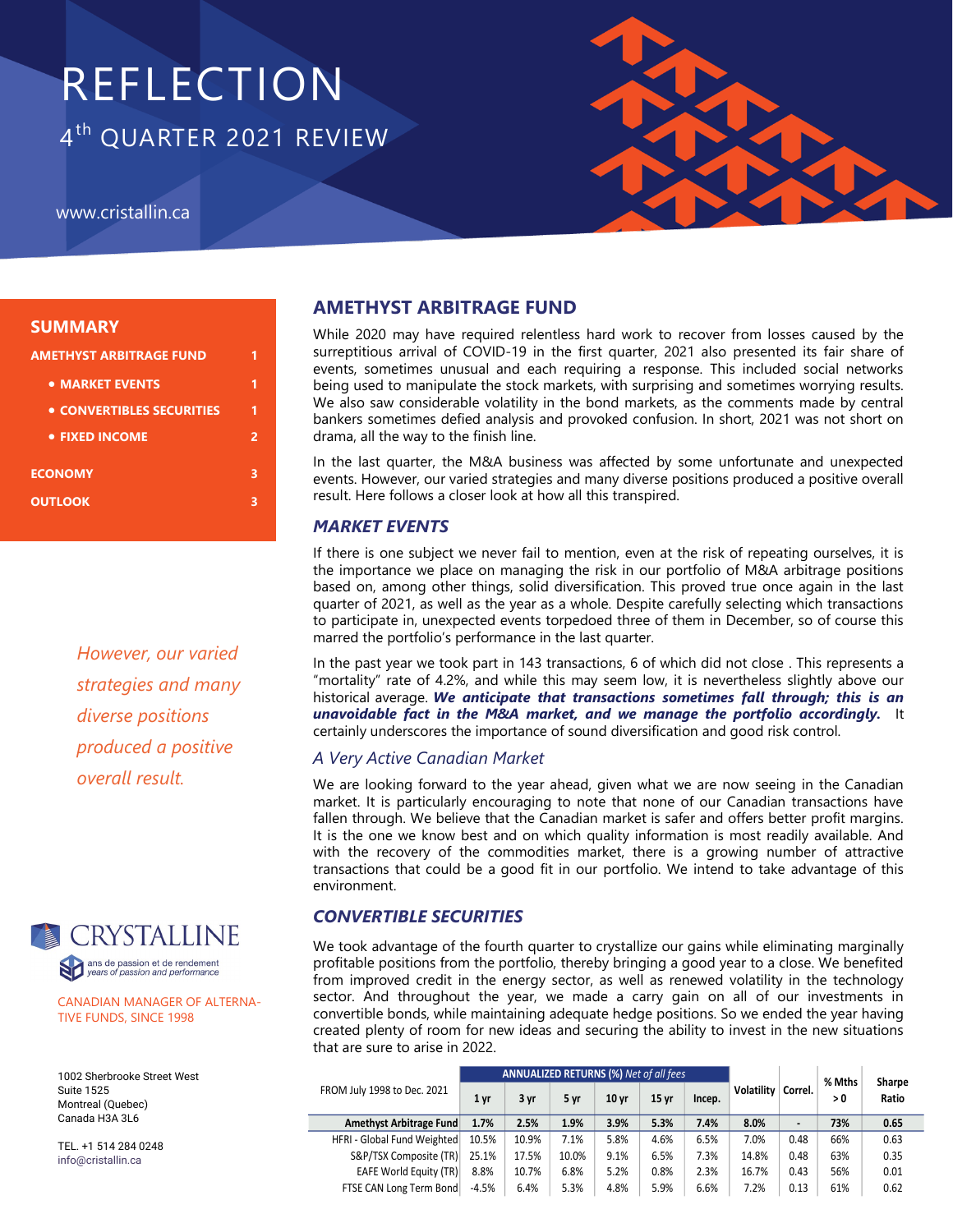Consumer Price Index



*We benefited from improved credit in the energy sector, as well as renewed volatility in the technology sector.* 



## *Good Risk Diversification*

Sooner or later, higher interest rates will affect companies' estimates of expected cash flows, and many could be battered. To adequately diversify our risk, we plan to invest in variety of sectors this year. We will focus in particular on 3 to 5-year maturities, which will mitigate duration risk, and select primarily small and mid-cap companies, where easier access to management lets us better analyze quality.

#### *New Issues Becoming Less Popular*

For most of the year, we held off from taking part in new issues, mainly because of credit quality and market valuations and instead favoring opportunities in the secondary market. And we plan to continue playing it safe, since we have seen how investors are increasingly reluctant to commit to new issues and push prices higher.

During the last quarter, we avoided high-growth companies when their markets and profit potential had not yet been demonstrated and when their stock valuations had run away from the company's actual ability to generate profits. We are very careful to avoid such situations, as they could prove costly.

#### *FIXED INCOME*

Credit spreads did not manage to return to any logical framework in the last quarter of the year, although we believe that it is just a matter of time. The yield spreads on agency securities have yet to regain their rightful place on the credit curve. Even though they offer superior credit quality compared to provincial and corporate bonds, as well as better liquidity, agency securities have failed to generate a yield suitable for their rank. One explanation is that investors, discouraged by relatively low interest rates, prefer the highest-yielding bonds and are relatively unconcerned about quality.

## *A Situation That Still Defies Logic*

Those of you who read this newsletter faithfully every quarter may feel that these explanations of the state of agency spreads are becoming somewhat redundant. Ever since the fall of 2020, it has been our belief that such securities offer the best opportunities in the credit spread market. Although the market has been slow to prove us right, we have seen nothing to make us change our minds.

While credit spread arbitrage has historically been the most important driver of our fixed income operations, it posted a slightly negative performance in the last quarter. But this was offset by gains realized on our arbitrage operations on the yield curve and on duration.

As we start the New Year, we own long positions in federal agency securities and short positions in provincial bonds, as we still believe that the yield spreads between these two types of bonds will return to normal. In our view, a market in which agency bonds can be bought at a yield premium to provincial bonds of the same maturity is not sustainable in the medium to long term.

As for yield curve arbitrage, we begin 2022 with a slight bias toward a steepening of the curve. In Canada, movements on the short end of the curve have provided us with good arbitrage opportunities over the past few months, as market participants have disagreed on when the Bank of Canada will begin to raise interest rates. This situation may continue for some time, and we will try to profit from it as we did in the last quarter.

As for duration arbitrage, we are maintaining a short bias on U.S. short-dated bonds (2 to 5 years). We are encouraged by the fact that our three sub-strategies generated positive returns in December.